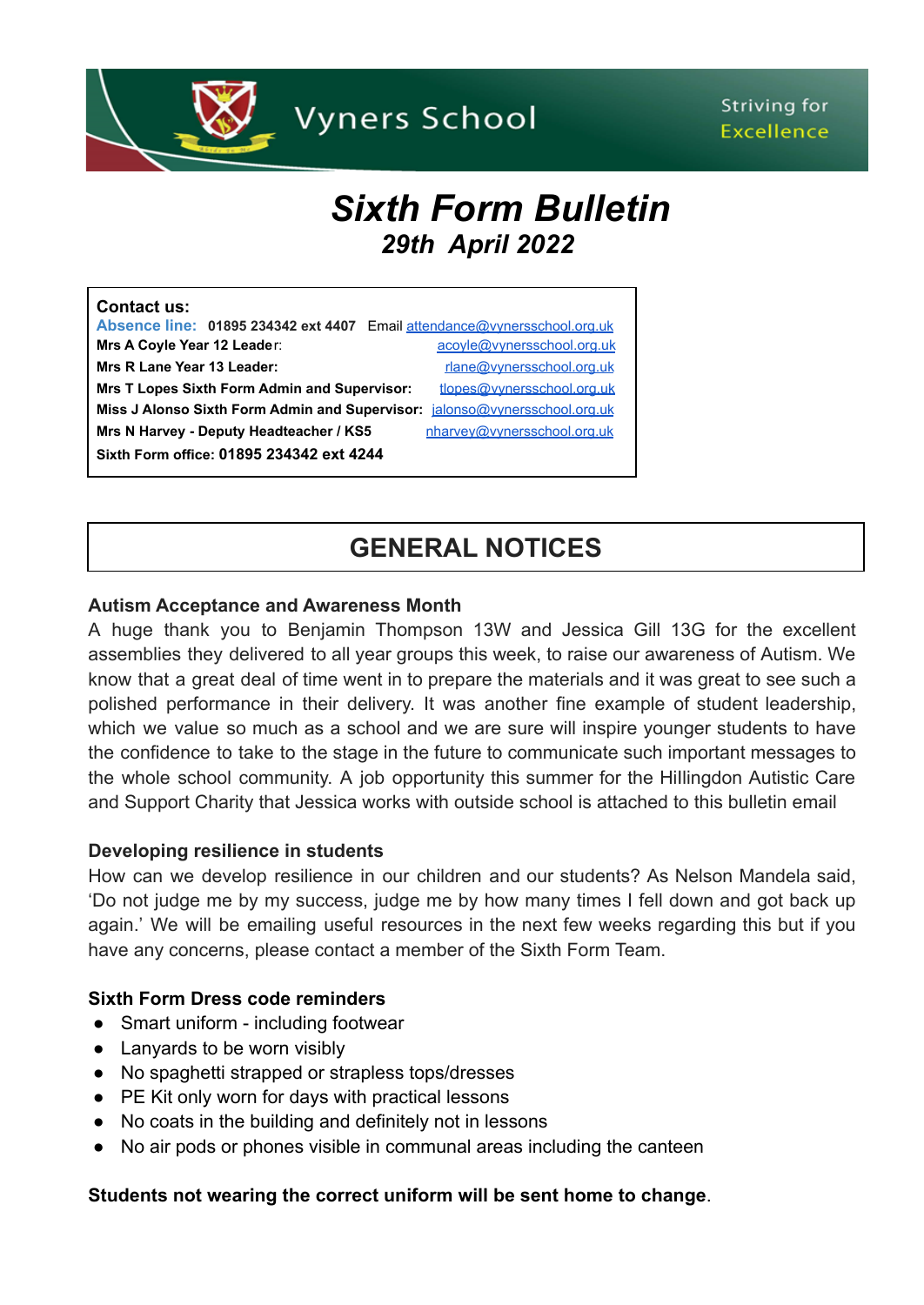# **Punctuality**

The school day begins at 08:25, so that students can be seated in tutorial for the register to be taken at 08:30. Students who arrive at school after 08:25 are late. Those that arrive after this time will be issued with a  $\frac{1}{2}$  hour detention on the same day to be served in the study room. Students arriving later than 08:50 will be issued with a 1 hour detention on the following Wednesday. Good punctuality to school is vital to ensure that students receive the most of their learning.

# **Term dates**

Please use this **[link](https://www.vynersschool.org.uk/page/?title=Term+Dates&pid=79)** to see the school term dates.

# **YEAR 12 NOTICES**

# **Summer Assessments - Updated**

These will run between 6th June 2022 and 17th June 2022. An *updated* provisional timetable can be found **[here](https://www.vynersschool.org.uk/_site/data/files/users/91/files/9812781C18E0FC28C187CC1A7ED30E78.pdf)** and suggested revision topics and other information can be found **[here](https://www.vynersschool.org.uk/_site/data/files/users/91/files/20408836C34454E9CF2F7E5C8A7A28D5.pdf)**. These exams will be used, alongside other data, to determine the student's UCAS predicted grade in the Autumn term of Y13.

# **Year 12 Information Room**

Please ensure students are regularly checking the Year 12 Information Room for information on work experience, courses, online lectures and assemblies. This information is updated daily.

# **Revision and Time Management Assembly**

Mrs Harvey ran an assembly on revision and time management and asked students to start thinking about putting together an appropriate revision timetable for the remainder of this half term and the assessment period. The assembly is available to view in the Year 12 Information Room.

# **Work Experience Assembly**

On Tuesday students were asked to start to consider what type of experience of the workplace they will engage in over the summer. Students will need to organise this independently outside of the school term. We will be collating information over the next few weeks. Experience to consider would be:

- Actual physical experience in the workplace
- Virtual work experience
- Completing a MOOC
- Online lectures
- University summer schools
- Reading academic journals and books
- Completing some experience with a parent/carer/family member in their workplace More information is available in the Year 12 Information Room.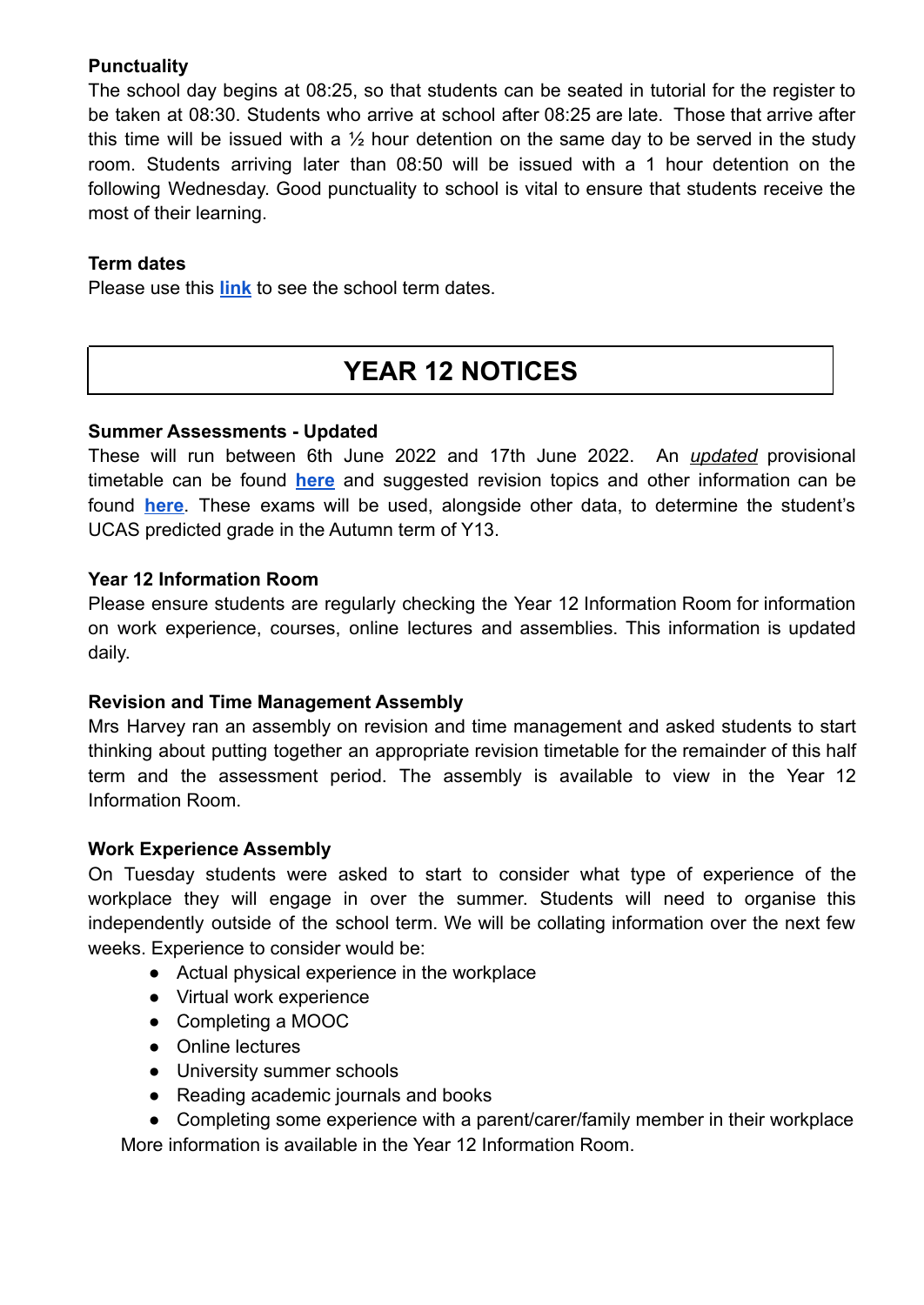# **YEAR 13 NOTICES**

#### **University Student Finance**

**Apply by 20th May 2022 [www.gov.uk/studentfinance](https://www.gov.uk/studentfinance)** Students intending to apply for a loan to cover tuition fees and a maintenance loan to cover living costs at university should complete their online finance application by 20th May 2022 in order to process their application in time for the start of their course. Students will not receive or owe money if they change their mind and do not start their course. Some students may have options for additional funding such as bursaries and disability grants. Students have received an assembly regarding this, but it is advisable to apply early as it can take up to 6 weeks to process. Students will need details of their national insurance number, passport, bank account and some information regarding parental income. Link to the student finance guidance on the UCAS website. Mrs Lane delivered an assembly to students highlighting these details and links to guidance documents have been added to their google classroom to look at if they need further help.

<https://www.ucas.com/finance/undergraduate-tuition-fees-and-student-loans>

#### **University Applications**

A reminder that most students need to make their Firm and Insurance choice by **June 9th 2022.** Students are welcome to come and speak to any member of the sixth form team if they have any questions about their application or the process, but UCAS has a great helpline if they need to ask anything.

#### **End of year plans**

- **Prom** We would like to finalise numbers for the Prom by 10th May, so we would be grateful for prompt purchase of tickets via sQuid.
- **Yearbook** We will send this to print after the Leavers' assembly in order to include some photos from this day on a page. After this date it will not be possible to place any extra orders, so again prompt payment to secure a book purchase is advised.
- **Hoodies** Students can order their own size, colour and choice of name via this online [link.](https://moxieleavers.co.uk/hoodie/7Q4VAt9DZxsRIefyB4Qk/89e68e3ac7af8e802ba11d57) The hoodie will have all year 13 student names written on the back in alphabetical order inside the letters 22 with an embroidered school logo on the front.

#### **Leavers' assembly**

We will be holding a leavers' assembly on the afternoon of **Friday 20th May 2022**. Students will not have any lessons that morning and can come in fancy dress. Following the assembly, refreshments will be served in the quad after school for an hour. Students will be sent a google form next week to pre-order their choice of BBQ food.

#### **Study Leave**

- Students must attend school and lessons as normal, including tutorial and study periods **until Thursday 19th May.**
- **Monday 23rd - Friday 27th May**, Students do not need to attend tutorial time or study periods. They should attend all lessons where they have not either sat the exam or completed coursework and sign in and out in the study room when onsite.